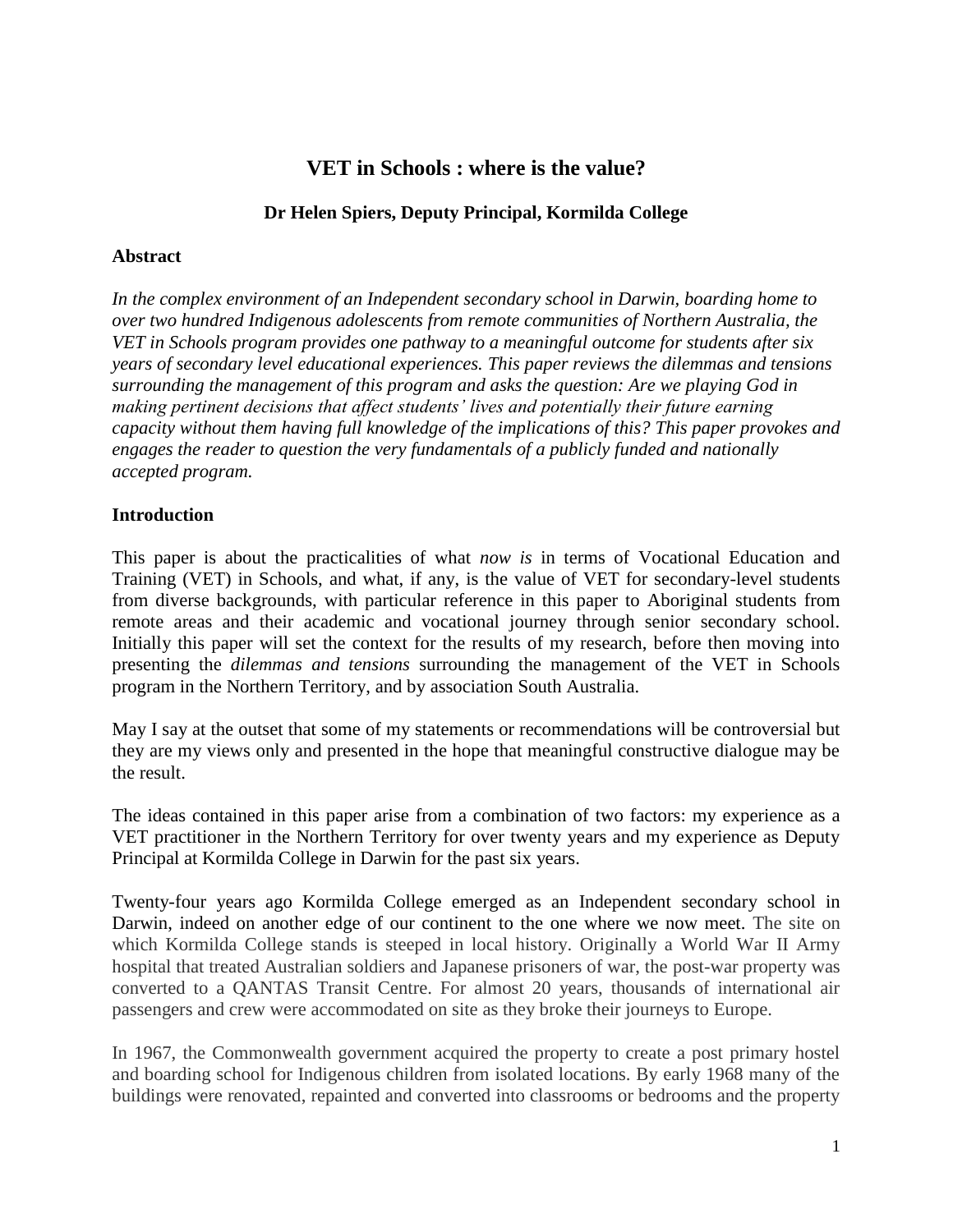became Kormilda College. Initial enrolment totalled 121 students from 27 Territory communities, pastoral stations and missions. Following self-government, the management of the College was transferred to the Northern Territory government.

In February 1989 the ownership of the College transferred to the Anglican and Uniting Churches and Kormilda College Limited was formed and administered by a board of directors, appointed by the two churches.

The student population is now around 850 and representative of the wide variety of cultural backgrounds found in the Northern Territory. This includes both Day and Boarding enrolments such that one third are Indigenous students from remote areas of Northern Australia and mid Australia around Alice Springs.

In 1993 Kormilda College commenced teaching the International Baccalaureate Diploma program across Years 11-12 and in 2010 commenced the IB Middle Years Program from Years 6-10. The NTCET is still available as a choice in the senior years and this was expanded to include VET offerings in 2008 following an injection of Commonwealth funds to build VET Automotive, VET Metal Fabrication, VET Multimedia and VET Childcare training facilities.

Kormilda College continues to be committed to educating Indigenous students from remote Australian communities. It is our vision to ensure that Indigenous students have access to a high quality secondary education.

At the forefront of '*Closing the Gap*" for remote Indigenous secondary students, Kormilda's ambitious target is to ensure that all its graduates leave the College with the skills they require to become active citizens. Indigenous students are treated no differently than any other. To close the gap we must have equal expectations of all students. Intensive literacy and numeracy tuition in Middle School leads to mainstream, VET and apprenticeship opportunities in the Senior School. Or does it?

The marketing for Kormilda College states "The opportunities that a Kormilda College education brings are only limited by the aspirations and dreams of the students themselves". It would be fair to state that this ideal would be shared across the whole secondary school system. Questions we must ask: Is that truly the case? Does the rhetoric match the reality?

Indigenous students at Kormilda College, similarly to every other student in secondary school, are aspiring to be doctors, lawyers, nurses, childcare workers, engineers, construction trade workers, miners, policemen, teachers, politicians, rangers etc. They have open to them pathways through the NTCET, The IB Diploma and VETiS.

SACE Board chief executive Dr Paul Kilvert said recently to a gathering of School Principals in Darwin "We are building pathways for young people" but he added "Don't get daunted by the problems, Keep focused on what is going well".

In this paper, contrary to the line of thought in Dr Kilvert's statement, I challenge you to consider the dilemmas and tensions surrounding the management of VET in SACE (or NTCET).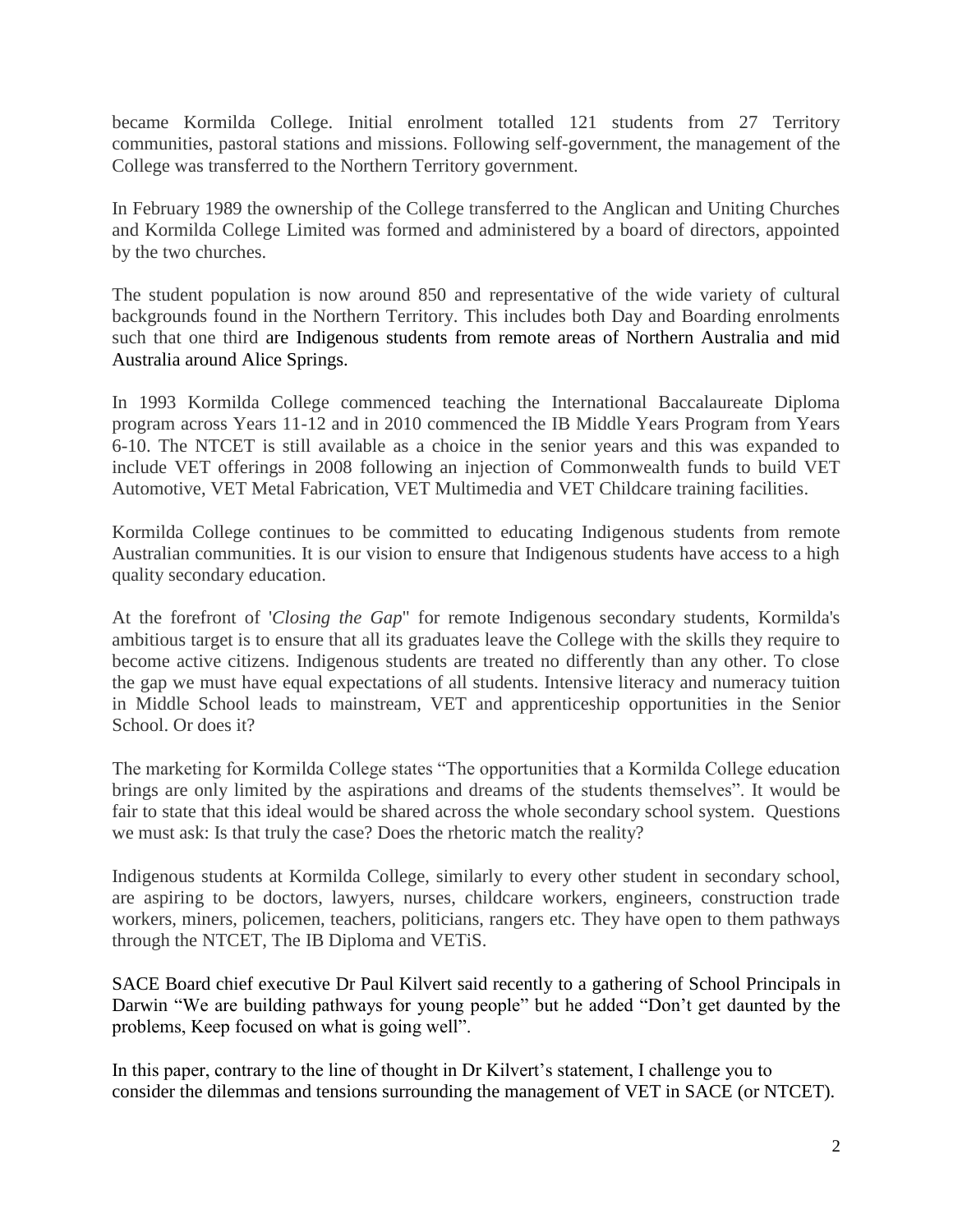I ask you to examine how closely aligned the rhetoric is to reality for an Indigenous student from a remote community whose family invests time and energy, and for whom the Government invests funds, concerning their participation in one of the possible pathways to a vocation – VET in Schools.

### **The VET pathway through School**

Let's briefly recap on the administration of the SACE (or NTCET). The NTCET is based upon the South Australian Certification of Education (SACE) which is administered by the [SACE](http://www.saceboard.sa.edu.au/)  [Board of South Australia.](http://www.saceboard.sa.edu.au/) There are two stages of the SACE:

- Stage 1, which most students do in Year 11, apart from the Personal Learning Plan subject, which most students do in Year 10
- Stage 2, which most students do in Year 12.

The SACE/NTCET is formal recognition that a student has successfully completed the requirements for senior secondary education in the Northern Territory. Students receive a record of achievement detailing subject grades; and, in many cases but not all, a Tertiary Education Statement including an Australian Tertiary Admission Rank (ATAR).

The ATAR is used specifically by universities for tertiary entrance purposes only. It is calculated by the South Australian Tertiary Admissions Centre. University aggregates are ranked and converted to an ATAR. The ATAR is an indicator of how well a particular student has performed relative to other students who have qualified for an ATAR in the same year.

For the purposes of this paper I will now move into focusing on a key feature of the SACE: "*the capacity it offers students to include vocational education and training in their study programs"* (Policy: Recognition Arrangements for VET in the SACE P.1).

The recognition arrangements for VET in the SACE, as set out in the above-mentioned policy, have the following strategic purposes:

 $\Box$  To increase the responsiveness of the SACE and senior secondary schooling to meet the needs and interests of individual students.

 $\Box$  To enable students to plan and undertake study programs consistent with their post-school ambitions and aspirations.

 $\Box$  To encourage more students to complete the SACE.

 $\Box$  To support students who seek to achieve other nationally recognised qualifications at the same time as they are studying for the SACE.

This policy has been framed in the context of the following South Australian legislation (p.2):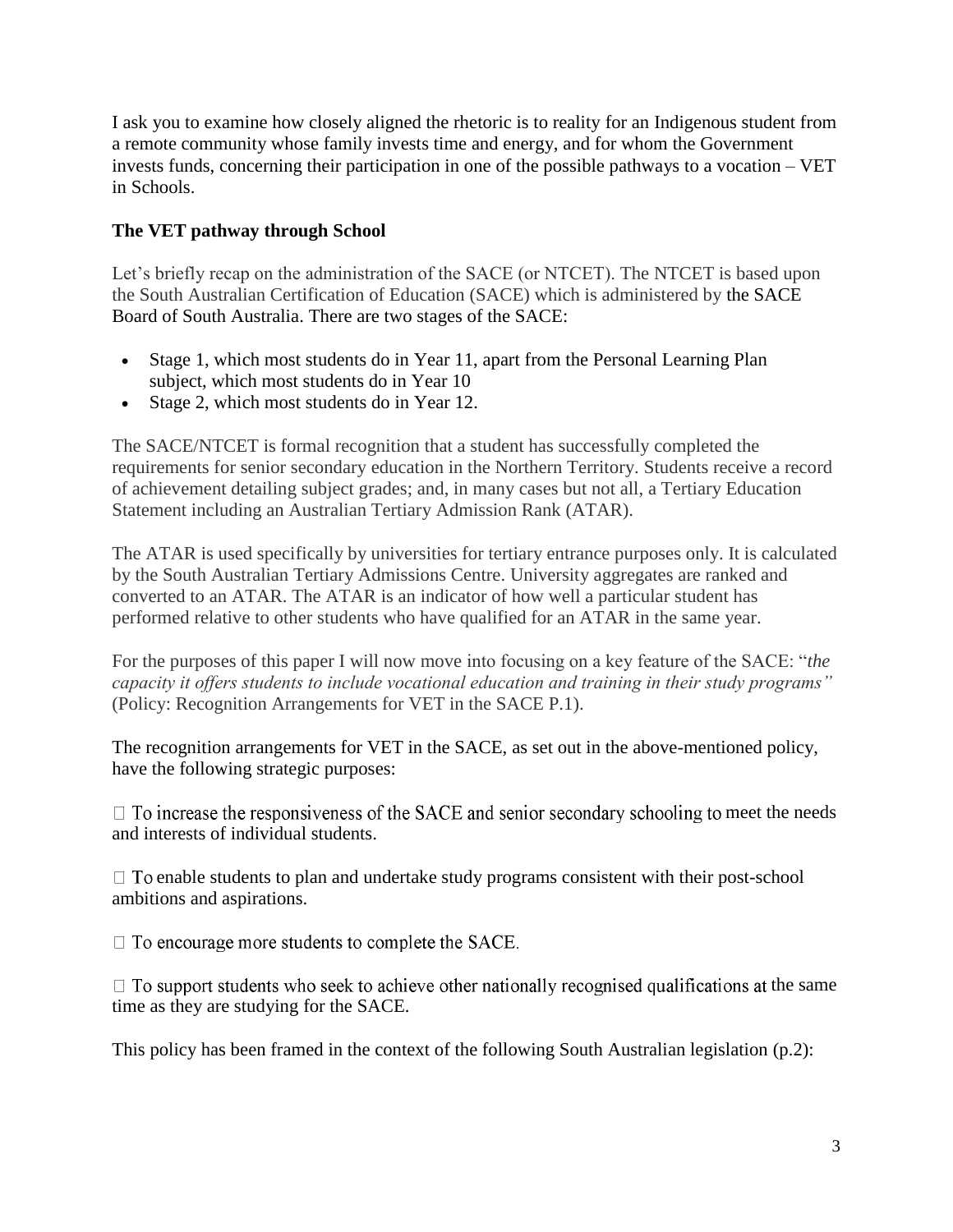*SACE Board of South Australia Act 1983*, which governs the operation of the SACE Board and provides the legislative principles that underpin this policy.

*Training and Skills Development Act 2008*, which governs the operation of the Training and Skills Commission and, in particular, its role in regulating apprenticeships and traineeships, including school-based apprenticeships and traineeships.

*Education (Compulsory Education Age) Amendment Act 2007*, which provides the legislative framework for the compulsory participation in education of young people up to the age of 17 in South Australia.

The purpose of the recognition arrangements for VET in the SACE is to help students to build coherent and meaningful pathways in the SACE through VET. These arrangements encourage students to complete, or make significant progress towards completing, VET qualifications (p.2).

Students who want to include VET as part of their SACE are encouraged to carefully choose VET units of competency that are appropriate to their needs and interests, and that will advance their plans for post-SACE study and/or work (p.3).

To complete the SACE, students must achieve 200 SACE credits, 180 of which can be gained through the recognition arrangements for VET in the SACE.

Within these 180 VET-based credits students must also fulfil the literacy and numeracy requirements of the SACE. The remaining 10 (NT)-20 SACE credits are derived from the Personal Learning Plan (10 credits) and the Research Project (10 credits), the latter optional in the NT. Students can use a vocational context in completing these subjects.

Students can use Board-recognised courses to meet the literacy and numeracy requirements of the SACE (P.3). These courses must be consistent with the Australian Core Skills Framework (ACSF) level 3 descriptions in writing, reading, and numeracy. The SACE Board will provide a list of courses that meet these requirements.

Students can use a maximum of two qualifications at Certificate I level to gain credits towards the completion of the SACE. There is no limit to the number of qualifications at Certificate II level or higher that students can use to gain credits towards the completion of the SACE.

In most cases, a VET qualification will be recognised at either Stage 1 or at the Stage 2 level (P.4).

Let's regroup: *to complete and gain the SACE or NTCET a student can, within the VETiS programs or elsewhere, use VET competencies or courses at Certificate 1 through to IV level* (the latter, as a general principle, at Stage 2).

Board-recognised courses are to be found via the VET Recognition Register, a key tool in the recognition arrangements for VET and is a list posted on the SACE Board website so that schools and the public: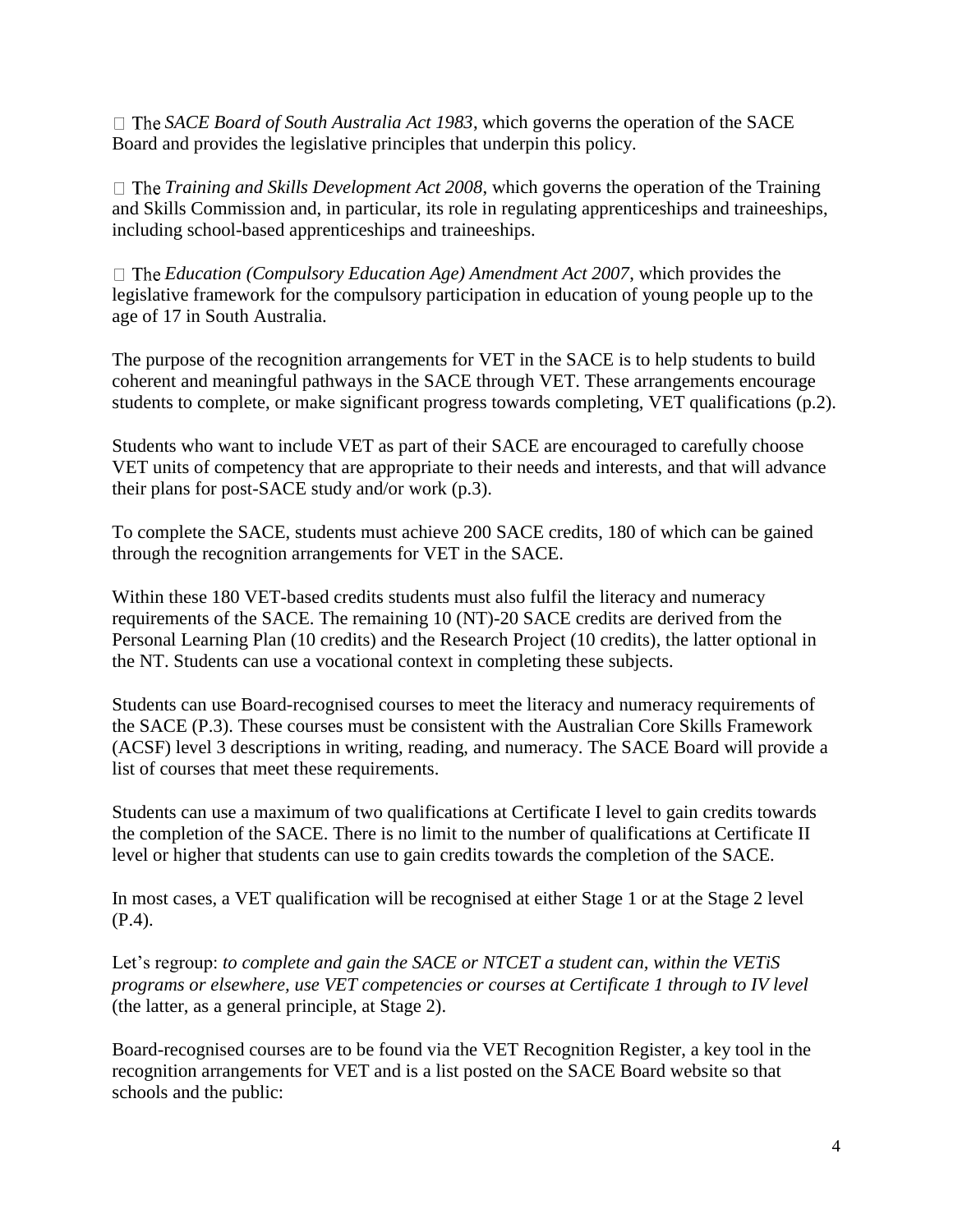$\Box$  can identify whether the SACE credits granted for completed VET will be recognised towards Stage 1 or Stage 2 of the SACE.

 $\Box$  can get an indication of how many SACE credits may be granted for the completion of a particular VET qualification.

Care is taken to mention in the list that schools are advised by Industry Skills Boards that care needs to be taken if selecting certain courses such as Certificate II in Captive Animals or Cert III in Home and Community Care as factors such as age-appropriateness, industrial implications, etc., are to be taken into account.

### *Let's look at a fact concerning this:*

In 2011 the NT had 1700 students between the ages of 15-19 (across Middle and senior years of schooling) enrol in VETiS. 32.4 % were Indigenous students (or 550 students).

In the Northern Territory in 2012 there were 161 Aboriginal students out of a population of 963

Stage 2 students. Data would indicate that NT students significantly use VET to gain the NTCET qualification (510 students in 2012 studied a form of VET in Stage 2).

### *Let's look at another fact concerning this:*

With the new SACE introduced in 2011 only completion of the VET level Cert 111 course counted if a Stage 2 SACE/NTCET student wished to receive an ATAR. The VET Recognition Register found on the SACE website acknowledged Certificate I and II at Stage 1 level for credit points (70 hours equates to ten credit points) and *almost only Certificate III (basic trade entry level course) at Stage 2*. As mentioned earlier, there is no limit to the number of qualifications at Certificate II level or higher that students can use to gain credits towards the completion of the SACE *but if a student wishes to receive an ATAR in addition to achieving the actual certificate then they must complete a Certificate III or higher level VET course .*

One must ask the question: What happened in 2012 with respect to Indigenous students and gaining of an ATAR? 61 Aboriginal students (38%) of the Indigenous cohort of 161 achieved an ATAR – this was a significant drop in Aboriginal achievement from 2011 when 60% of Stage 2 NT Aboriginal students achieved an ATAR.

The most obvious question to follow this is: How many students used the vocational pathway of Certificate level III to gain an ATAR? Recall earlier facts that, of the NTCET Completer cohort in 2012, 510 students (both Indigenous and non-Indigenous) at Stage 2 in the NT were studying some form of VET but, and this is incredible, only 32 students (18 female, 14 male) used Cert III level or higher to gain an ATAR. (0.06%) and only 8 students (5 female, 3 male) used only VET for 60 credits at Stage 2.

The 2005 SACE Review foreshadowed that for many students a *greater* (my emphasis) component of VET studies would be an appropriate aspect of their SACE. However, in the First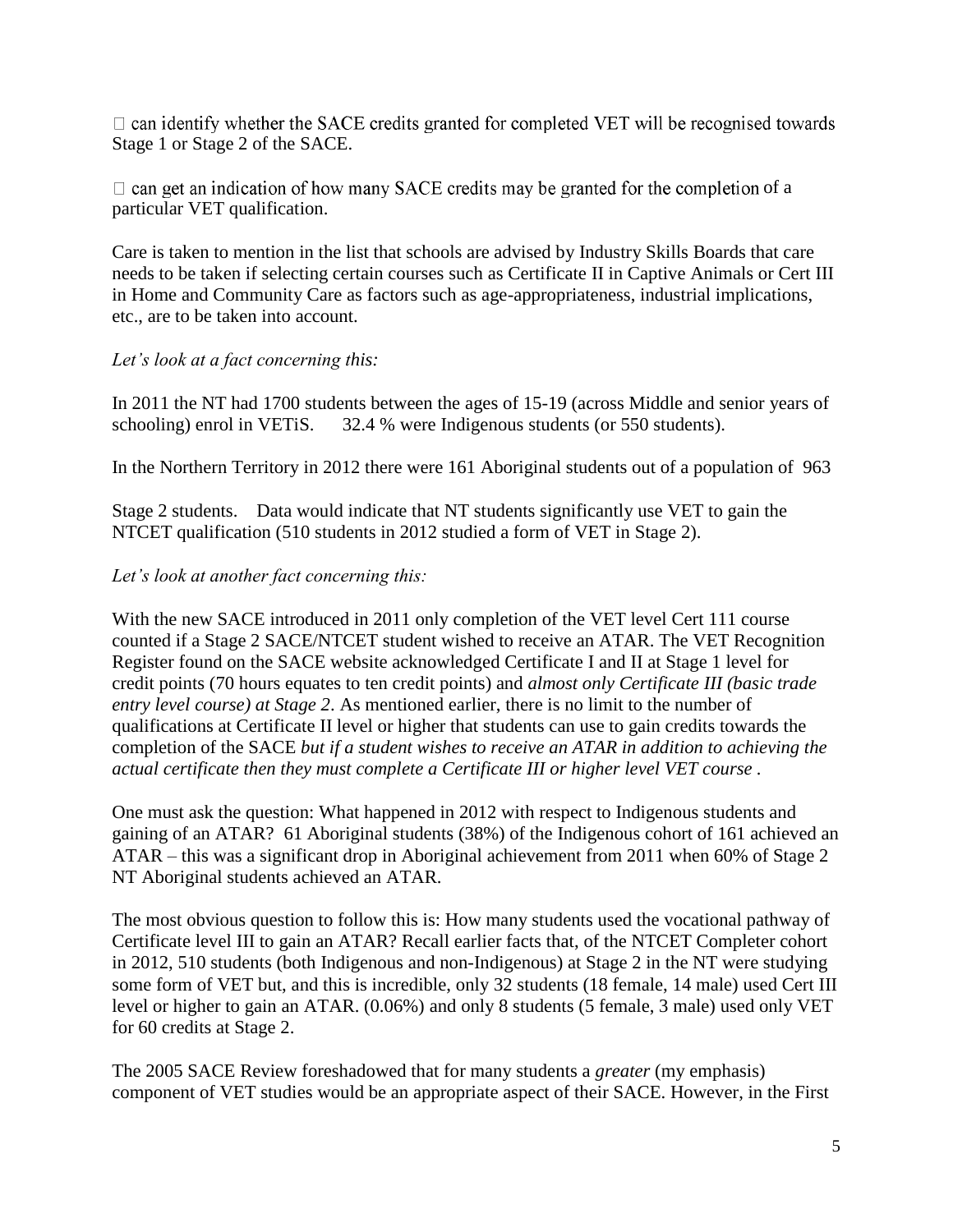Year Evaluation of the (new) SACE (2012), there is a noticeable trend in SA against this aspiration (p. 110). I would add that there is a significant trend against this aspiration in the Northern Territory as well. I wish to now make a statement: I believe that the evidence is there to state explicitly that there is a disparity between the rhetoric and the reality with respect to VET in the SACE/NTCET.

You may at this point ask what all the fuss is about? Most of the NTCET Completers are getting a certificate. In fact 87.5% of the cohort of Aboriginal student potential NTCET Completers (140/161) completed Stage 2 with a certificate with, as mentioned previously, 61 of these students achieving an ATAR. Therefore, 80 Aboriginal students received an NTCET certificate in the NT without an ATAR. As an aside, within the general NT Stage 2 population in 2012, 185 students did not receive an NTCET even though they gained 200 credits towards it. They did not complete the compulsory requirements.

So I ask: Do students care about an ATAR? During the course of research undertaken for this paper a comprehensive 87% of students (total student cohort surveyed was 230 Stage 1 and 2 students) agreed that an ATAR was important, or very important, to them. One Aboriginal student commented,

*" We have to be treated the same as the other students; we need to show that we can get there. It is important for our families to see that we have made it the same way".* 

Almost more importantly I ask: Is there the opportunity in the new SACE for all students to gain an ATAR using VET pathways?

Dr Paul Kilvert (2013) remarked "*Policy changes to include higher levels of VET is working. There are a wider range of pathways now as previously VETiS was at lower levels; no longer cherry-picking competencies, now we are beyond Certificate I and completing VET with purpose".*

This paper proposes that the Stage 2 VET level restrictions placed in the new SACE for achievement of a certificate and an ATAR score has in fact marginalised the students who would otherwise have expected to have been accomplishing VET competencies at Stage 2 level. Indeed students in School Based Apprenticeships (SBAs) are indeed completing VET with purpose but they are in the minority, this is a fact.

A student who has English as their second or third language, such as an Aboriginal student from a remote community, who is counselled into VET competencies during Middle School and leaves behind mainstream subjects in such areas as Science and Humanities by Year 10 because of VET studies, will find themselves with a major dilemma at Year 12 or Stage 2 level. A number of factors mean that they are unable to receive an ATAR for their studies if that planned study includes a form of VET. Why? What choices do they have?

Let's consider a student and the reality of their VETiS experience "with purpose" within the Northern Territory/South Australian context.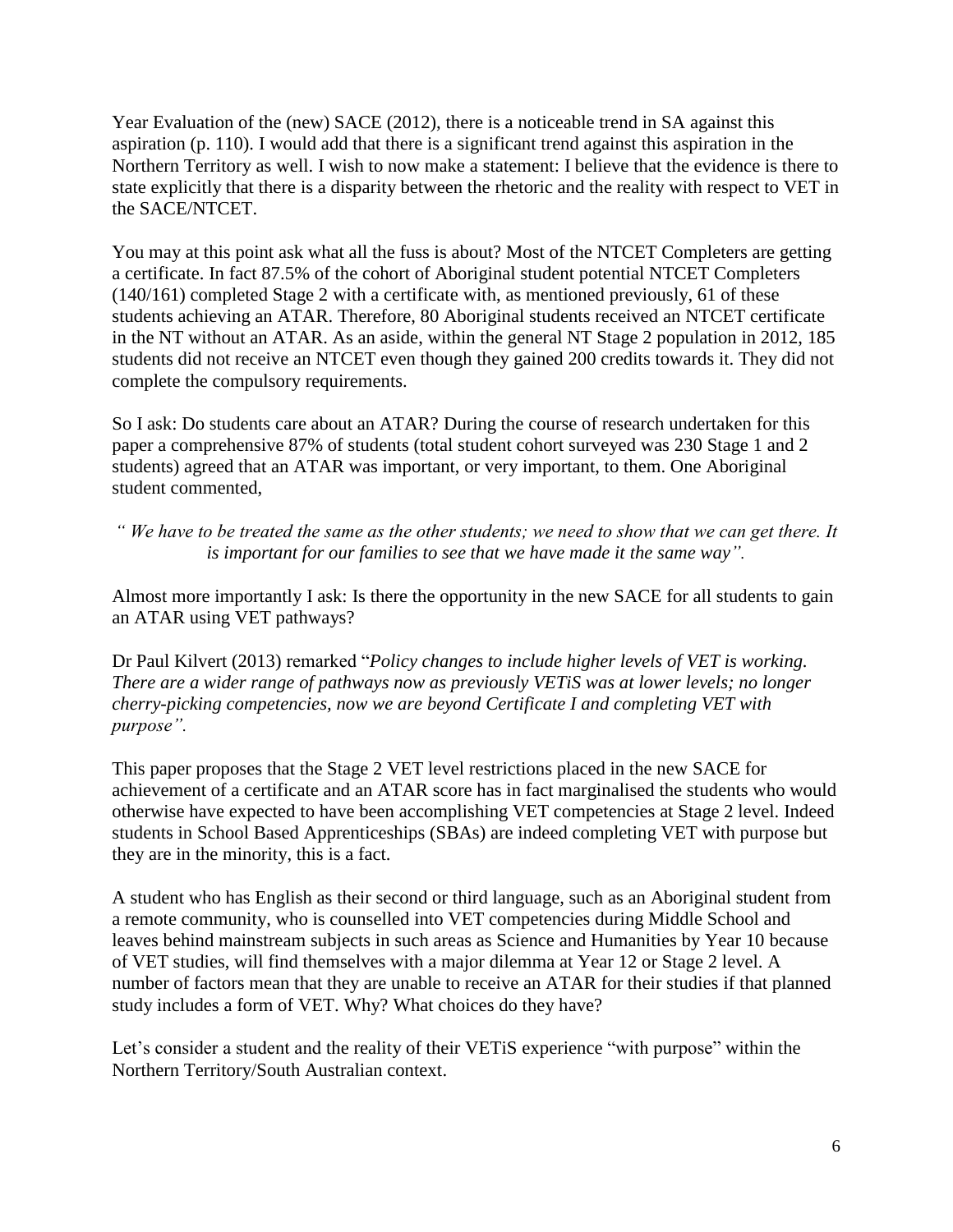| Student A in Year 11-12             | Student B in Year 11           | Student C in Year 12           |
|-------------------------------------|--------------------------------|--------------------------------|
| Remote community NT                 | Remote community NT            | Remote community NT            |
| Year 11, been at KC 5 years         | Year 11, been at KC 3 years    | Year 12, been at KC 4 years    |
| Two competencies from               | Competencies from Cert I in    | Certificate III in Media; 180  |
| Certificate I in Food               | Business and Cert II in Retail | hours of competencies (one     |
| Processing (Retail Baking)          | Make-up and Skin Care          | day/wk three terms) plus extra |
|                                     |                                | 60 hours of extra literacy     |
|                                     |                                | tuition to complete, achieved  |
|                                     |                                | an ATAR of 11.8.               |
| <b>Studies: Integrated Learning</b> | Issues: literacy requirements  | The students speak in          |
|                                     | hard to meet -recognition of   | language then translate to     |
| Creative Arts - Music               | Aboriginal knowledge           | teacher; see page 5 Integrated |
|                                     | difficult                      | Learning Subject Outline:      |
|                                     |                                | recognition ATSI               |
| English Pathways (18.3% in          | They and their classmates do   | Literacy for Work and          |
| Sem1, 19% in Sem 2, NT              | not have the literacy and      | Community Life (13.2% in       |
| students undertook this at          | numeracy skills to undertake a | Sem1, 14.9% in Sem 2, NT       |
| Stage 1 in 2012)                    | stage 2 program as yet but if  | students undertook this at     |
|                                     | they stay another year they    | Stage 1 in 2012)               |
|                                     | may do.                        |                                |
| Maths Pathways (14.4% in            | Meeting compulsory             | Numeracy for Work and          |
| Sem1, 11% in Sem 2, NT              | requirements. Students work    | Community Life (16.2% in       |
| students undertook this at          | really hard to satisfy these.  | Sem1, 26.2% in Sem 2, NT       |
| Stage 1 in 2012)                    | Sometimes studying twelve      | students undertook this at     |
|                                     | months not one semester.       | Stage 1 in 2012)               |
| <b>Workplace Practices</b>          |                                |                                |
|                                     |                                |                                |
| Personal Learning Plan (PLP)        |                                |                                |

These three examples indicate the variety in both literacy level and aspirations.

Now for a reality check: a discussion concerning funding for VET in Schools. It is indeed a complex area.

Length of courses: in order for a student to complete a Certificate III course, in most instances it would require them to begin their studies much earlier than Year 12/Stage 2. . If a student is counselled into studying VET competencies during Middle School then an *unintended consequence* of this is that he/she leaves behind mainstream subjects in such areas as Science and Humanities by Year 10 because of their VET studies. The NT Government is planning a Middle School VET Centre at Nightcliff MS where two VET practitioners will offer VET competencies. What subjects will be withdrawn or not available to them, and consequently absent from their sphere of academic knowledge? They can't fit in everything on the timetable. As mentioned earlier, such *unintended consequences*, as mentioned in the First Year Evaluation of the SACE (2012, P111) as potentially a longer term trend, are the reality unless we do something about it.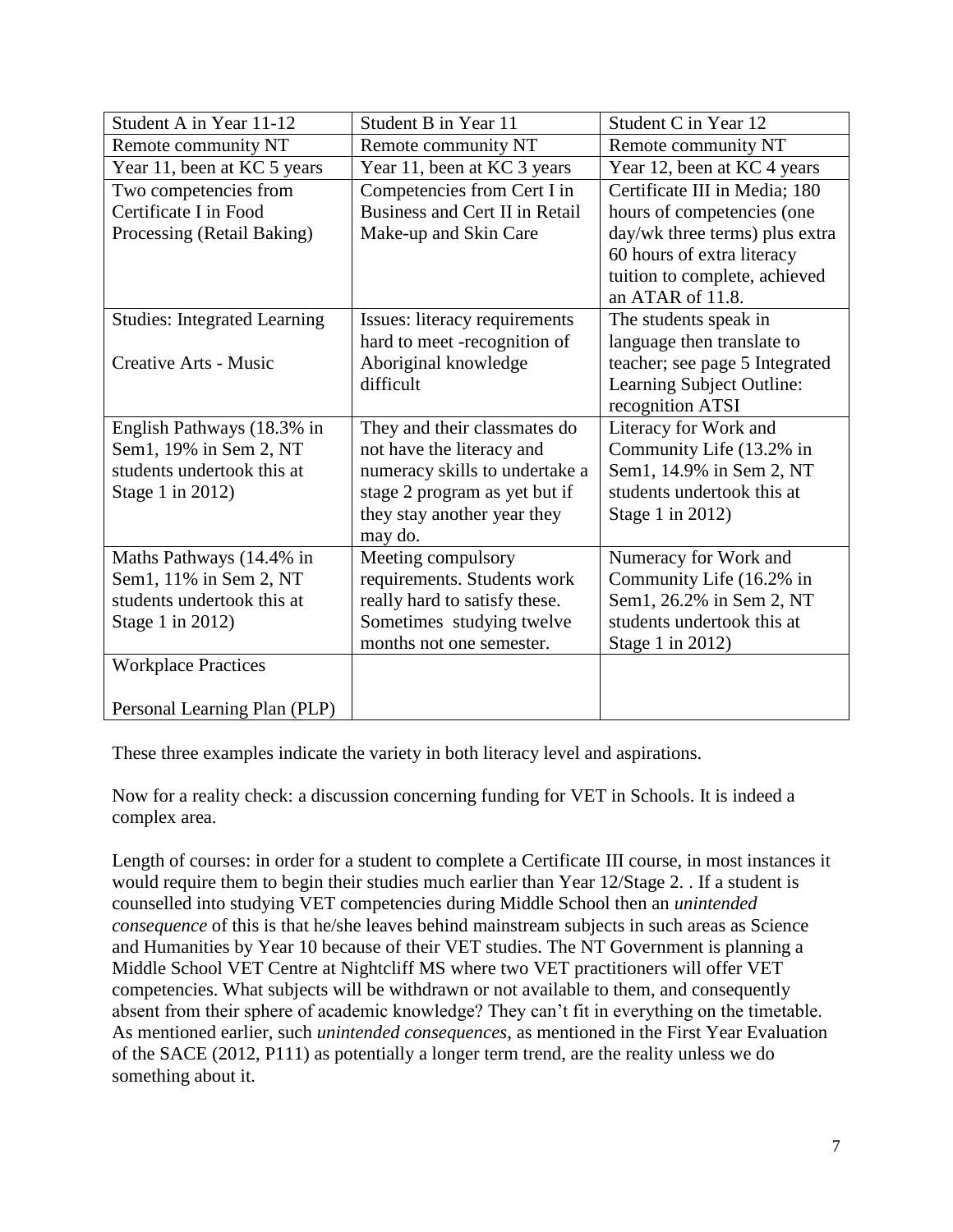Funding base: funding is on an annual basis. Our remote students are unable to complete the programs on an annual basis for many academic and cultural reasons. An ACER publication in May 2010, the Investment in Vocational Education and Training Report to the Board of Skills Australia (Noonan, P *et al*) states that the issue of an inadequate (financial) framework for VETiS has been under debate but unresolved for well over a decade (p.39). This statement is followed by a number of recommendations and I believe some jurisdictions are picking them up. However, there remain a number of *dilemmas and tensions* associated with inadequate funding and the outcome is inevitably that the students miss out. Indeed, their *aspirations and dreams* are not met after 5-6 years of secondary schooling. What an indictment on our education system that is, in fact, an Education and Training system in 2013.

Let me give you an example: the NT Government provides an overview of RTOs funded to deliver VETiS in the Northern Territory. It can be found on the Dept. Education and Children's Services (DECS) website. However, we are yet to receive the 2013 allocation even though we are into 2013 Term 2 in a week's time. So I must rely on the 2012 Allocation of Funding for VETiS for the purpose of this paper. The anticipated number and variety of Certificate I and II programs are included. But the interesting point I wish to make is that out of 209 offerings (lots of double-ups due to geographic dispersion) there are only eight Certificate III programs publicly funded for our secondary students.

These eight courses in 2012 were:

Certificate III in Hospitality (Alice Springs), Media (Alice Springs), Music (Alice Springs), Children's Services (Alice Springs and Katherine), Tourism (Darwin), Beauty Services (Darwin), Fitness (Darwin and Katherine), Information Technology (Darwin) and Agriculture (Darwin).

Let me give you another example of a student's reality check: Student D is a Year 12 Aboriginal student in Darwin; she comes from a remote community; her aspiration is to study Health Worker training because that is how she sees that she can contribute to an improvement in the life of her community. But there is no funded Certificate in Health Worker training in VETiS. She cannot afford to pay fees, which is what a student must do in Stage 2 if their preferred Certificate III course is not publicly funded through the VETiS allocation. So what is she advised to do? She looks at the range of eight NT publicly funded courses (VETIS) and chooses Certificate III in Tourism, mainly because she can complete this program within the twelve months. It is a reasonably short course. She chooses this program because that is her only option. This is her reality. So she and a fellow peer are now undertaking a Certificate III program in Tourism order to get an ATAR in order to enter university to study their preferred vocation, Health Worker training, or even nursing. It would have been so much better had her schooling been able to prepare her for her chosen vocation.

The irony in all this of course is that once you obtain a Certificate III in a vocation then you are well on the way in that vocation and will enter VET at tertiary level based on the achievement of the Certificate III and such entry is not dependent on achieving an ATAR. But this only applies to the vocation of that certificate.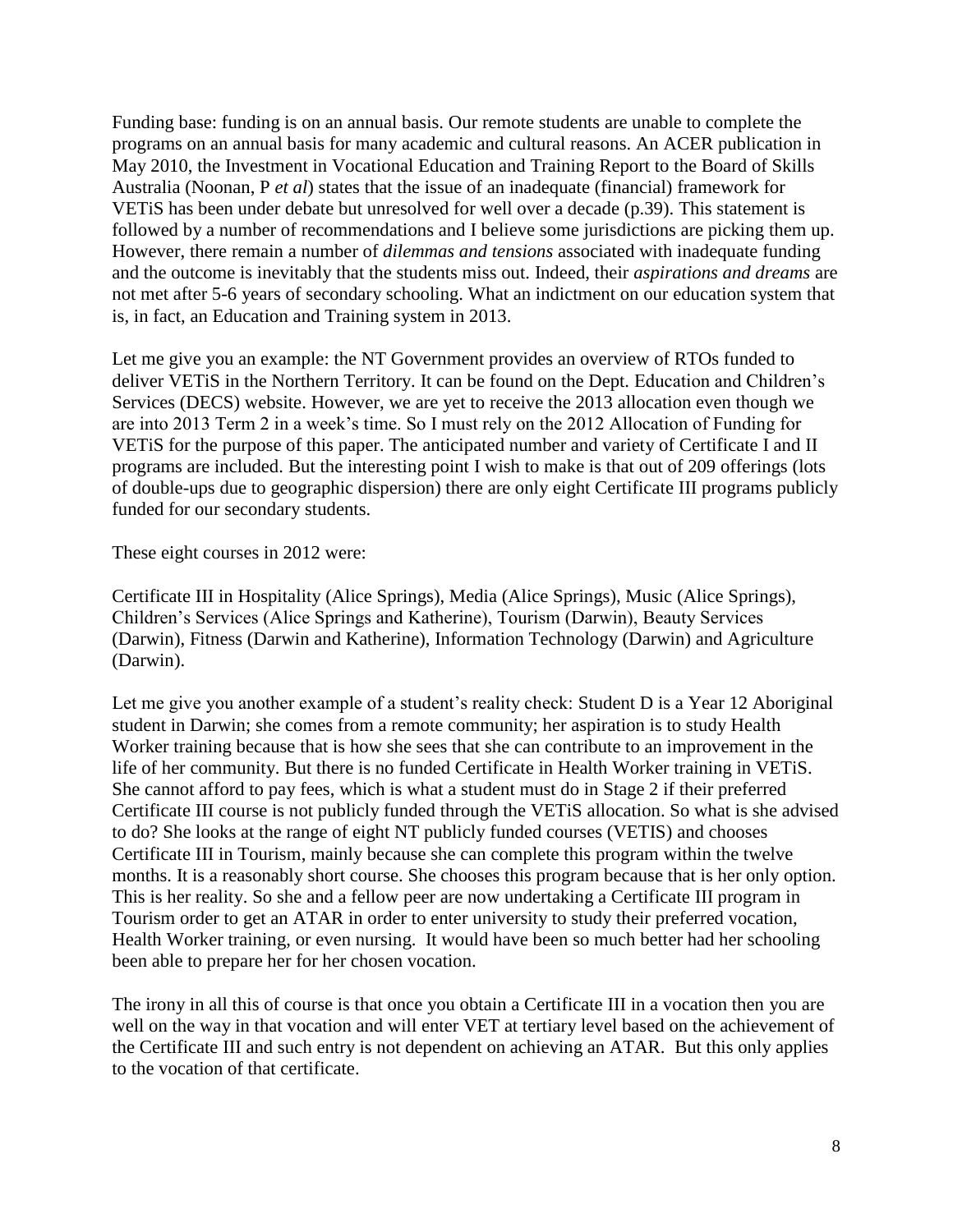Let's regroup: With the new SACE introduced in 2011 only completion of the VET level Cert 111 course counted if a Stage 2 SACE/NTCET student wished to receive an ATAR. This raises a further question: I ask you to consider how is an Aboriginal student, who is trying to enter university to study a course of their preference, currently at Year 12/Stage 2 of their secondary schooling after many years of perseverance and overcoming disadvantage, with their head full of aspirations and dreams, developed because of their motivation to raise themselves and their family out of the poverty and disillusionment that is the remote community of 2013 – how are they to complete the SACE/NTCET with an ATAR when they have been advised and channeled into completing VET competencies and non-mainstream subjects because of their developing English literacy? I will tell you what their reality is: they go back into the mainstream system and study mainstream minimum literacy level subjects such as Integrated Learning, Creative Arts, Workplace Practices, Numeracy for Work and Community Life etc. They do not get to study any further VET because it will not count towards an ATAR. They have done all they can in VET at Stage 1 and some at Stage 2 but the restriction to only consider Certificate level III as counting towards an ATAR at Stage 2 results in them leaving the VET system and returning to study a mixture of subjects that would not have been their first choice in Stage 2.

And that is the life of an Aboriginal student from a remote community whose family support them attending a boarding school for their secondary studies. I will leave it to your imagination to consider how well aware are both the student and their parents in the intricacies of their secondary schooling experience and the decisions that are made along the way because of bureaucratic restrictions placed on completing one's secondary schooling.

What of the *aspirations and dreams* of an Aboriginal student who remains on community because of family or isolation or cultural reasons. What hope have they to enter university or chase a preferred vocation on the basis of their personal endeavours and educational achievements? The NT Dept. Education and Children's Services is now an RTO (since 2012) and will be delivering VETiS programs to communities, but the only programs on their range of Scope are at Certificate I and II levels (see website). Again the remote and regional communities miss out on appropriate funding and course delivery that should be available for all Australians.

The last point I wish to make concerning funding of VETiS is the matter of English Literacy support: usually provided by the school with limited access to funding to support this for an extended length of time. During my research for this paper the point was raised across several fronts on the lack of recognition in SACE of Aboriginal knowledge and experience. I have seen examples of Integrated Learning being focussed on an Aboriginal or cultural aspect. This is a good teacher making use of the flexibility of these subjects to use the student's current underpinning knowledge. However this is not the point that has been raised as a comment in the survey undertaken for this paper. Students consider it discriminatory that they are expected to participate in very Western-style journal writing in English, give oral speeches of ten minutes or more and write lengthy essays with little or no consideration that they are very fluent in their mother tongue and knowledgeable of many things Aboriginal, which we have no ability to assess. At this point in time it is difficult for an educator to give credence to their students' knowledge of Aboriginal culture and life skills. Is there a way around this such that a student can receive a SACE/NTCET certificate that recognises their Aboriginal heritage, knowledge and